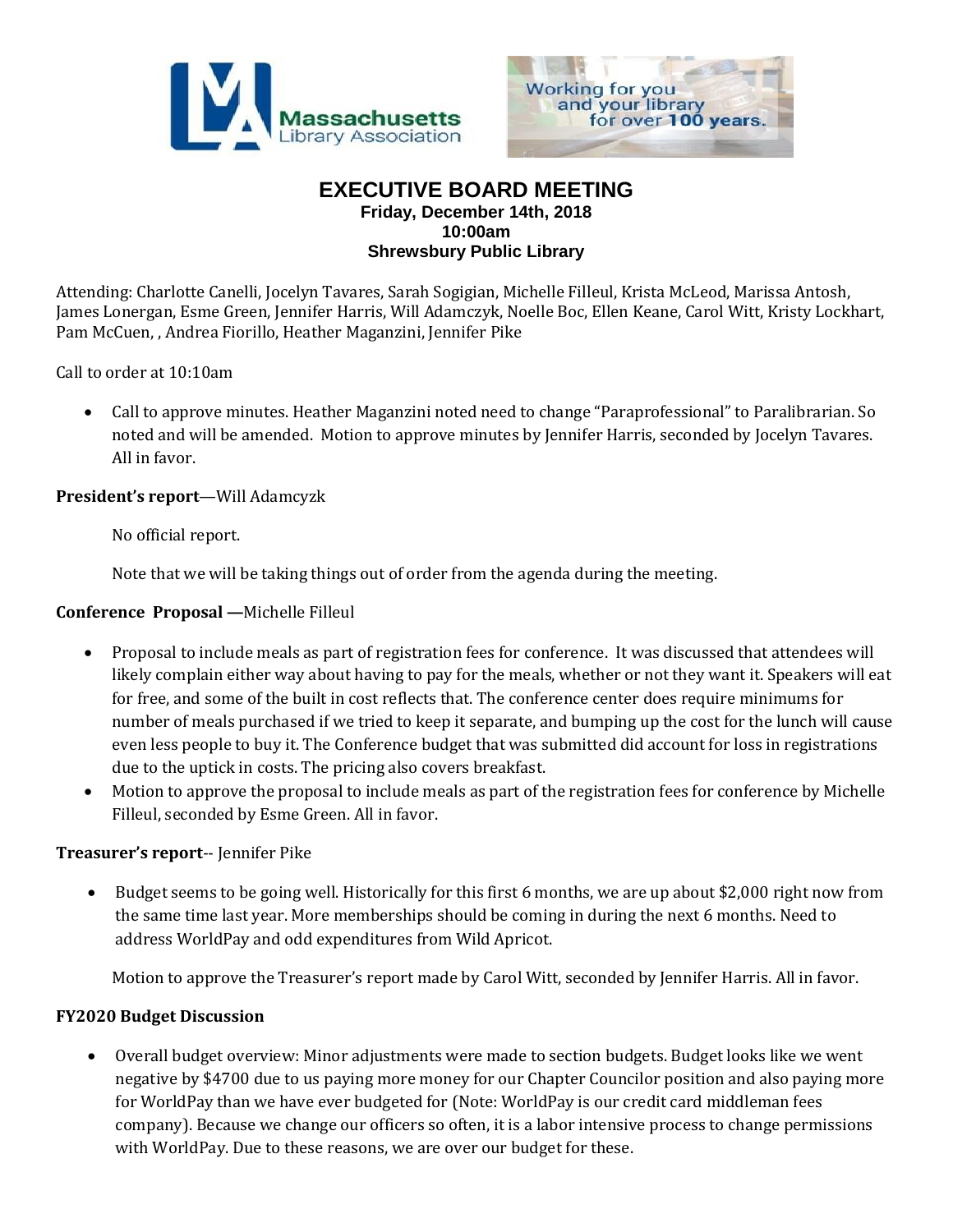- Historically, we transfer money out to pay bills around conference, and will try to NOT do that this year since extra money transferred out doesn't always go back in.
- We now pay NELA out the \$20 for each joint membership that happens, with regular invoices. Right now this falls under dues and subscriptions which needs to perhaps be a different line item for us to keep better track of those numbers.
- We will be reviewing in the next couple of months our budget categories to streamline that and see what is and isn't working amongst the other library associations as well. The budget overall is balanced right now.
- If your committee/section has any changes to their budgets, please get those to MLA Administrative ASAP so that final approvals can be done in February.
- Whether or not there was money left in the Kay Bader scholarship account was questioned; investment account will be checked to see what is left in that since that affects conference scholarships that get given out

## **MBLC Legislative Agenda Discussion**

- Legislative Committee looked at MBLC's legislative budget agenda and reported back to the Administrative Board for discussion. The Legislative Committee wanted to make a few caveats to MBLC's budget: a statement against supporting earmarks and a strong request to not zero out funding to the Massachusetts Center for the Book.
- The Administrative Board's recommendation is to just endorse the MBLC's budget without conditions. Highlights from the budget are 9401 to fund State Aid to Regional Libraries and 9506 for Library Technology & Resource Sharing.
- Discussion: Krista McLeod talked about Mass Center for the Book's troubles and historical funding which has tapered into nothing. Current funding in the budget is there to replace what has been lost, but it runs a statewide organization for \$206,000, which is not enough. Esme Green questioned is it the role of the Eboard to step in between this? Commissioners have concerns about the Center--supposed to be private **and** public funding but private hasn't been there and needs to be pursued. There is lack of a strategic plan and MBLC want to see a reset in the board of the Center, which are the reasons they haven't pushed the Center as a priority. The Center would like to privately fundraise but doesn't have the time to do so.
- Discussion around earmarks. Earmarks should be commented on as they come up as opposed to blanket "we are against them."
- Administrative Board thinks that we should be approaching MBLC with our legislative priorities BEFORE MBLC has set their budget. In our organizational calendar: set our budget priorities in August instead and talk to MBLC as opposed to reacting to the budget after it is set. General agreement around this stance.
- Motion for the Executive Board of MLA to approve the Administrative Board's endorsement of the MBLC's Legislative Agenda as is by Esme Green, seconded by Ellen Keane. 2 opposed, no abstentions, carried by the rest of the board.

## **Personnel Committee & Personnel Issues**

- Nora Blake is our new head of Personnel
- Debby Conrad is retiring
- Jen Zolkos is leaving MLA's association manager position; she is only holding on as long as needed to replace her. Discussion about redefining that role--removing the bookkeeping portion of the job
- This rolls into discussion about Kristen Collins, the Conference Manager. Kristen wants to expand her role with conference and would be interested in taking on the role of association manager/conference director. She is given great reviews from the Conference Committee. This combined position would include expanded hours, more involvement in our meetings, et cetera.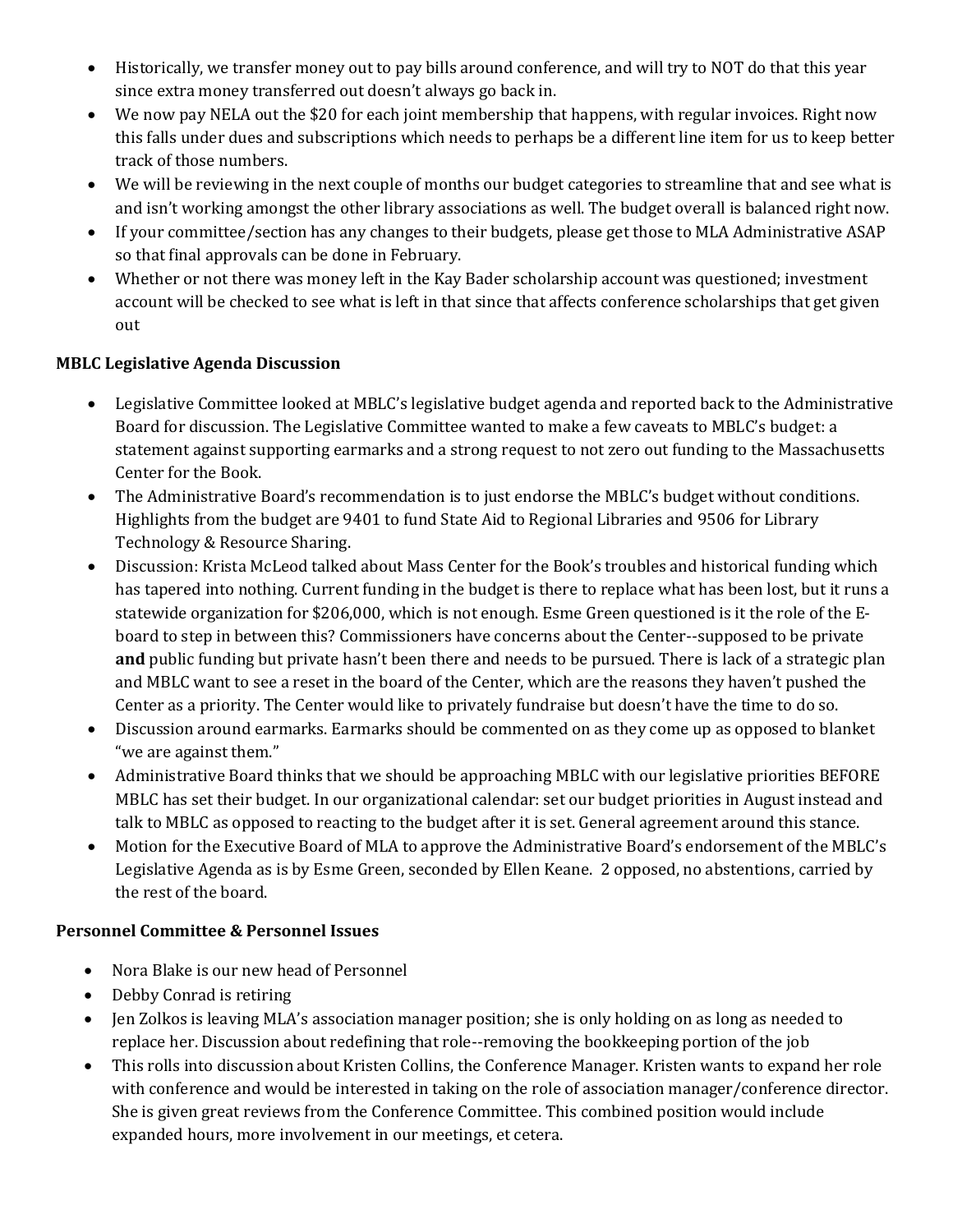- Jennifer Pike voiced concerns about whether or not we can afford it as an association. Currently Kristen's salary is averaged as 15 hrs/wk for 44 weeks; Jen Zolkos' salary is 15 hrs/wk for 52 weeks. We would also have to negotiate with Kristen in regards to benefits, which is not something MLA has had to deal with before now. Will Adamczyk suggests we can use some investment funds money to try this position out for 12 to 18 months. Potentially have an outside group or person handle bookkeeping.
- Motion to support the Administrative Board & Personnel Committee working together to combine the positions of Association Manager and Conference Director and to subtract the bookkeeping qualification from the job descriptions as soon as possible. Motion made by Krista McLeod, seconded by Michelle Filleul. All in favor.

## **Archivist's Report**—Will Adamczyk in lieu of Aimie Westphal

 Aimie Westphall is working on a retention schedule draft with Will and other archivists. She is trying to figure out the past practices and will combine with newer best practices. Current materials to be archived are being stored at MVLC

## **Conference Update**—Ellen Keane

- Schedule is coming together-it's packed with no room for more.
- "Greatest Job on Earth" theme. May 20-22, 2019 in Framingham.
- Trifold is being worked on now. Ideas for social night activities are being taken.

# **Paralibrarian update—**Heather Maganzini

- Matt Constanza is no longer the chair; Anna McGrath is new chair.
- November meeting had 5 paralibrarian certification applications which will be income for the section; working with New Hampshire to expand certification to paralibrarians to cover that area as well
- Blog will be taking place of newsletters
- Going to highlight unusual librarian jobs
- ROI reports--looks at money that comes in for certifications and also for the Para awards
- Section is encouraging membership in MLA
- Some libraries are doing step increases if you get your certification; others are getting promotions; the section is reaching out to newly certified to encourage participation in the section

## **Strategic Plan Update**—Esme Green

- Progress has been made on the action plan; Goal 1 will have many items addressed by the new hire for association manager
- Feel free to initial your Xs or add notes; Will work on potentially clarifying how to make notes

## **MBLC Report**- James Lonergan

- New commissioners are coming on board
- Construction bond bill is the biggest push for funding--will be talked a lot about on the legislative day and breakfasts
- Ecosystem study is out--take a look
- Museum & Library act passed the Senate already and is waiting in the House. Since the budget has already passed for it, will not be impacted by possible government shutdown.
- Other summer reading software options are out there besides what we've had in the past and are being investigated.
- New Trustee handbook is available--the Trusty Trustee Guide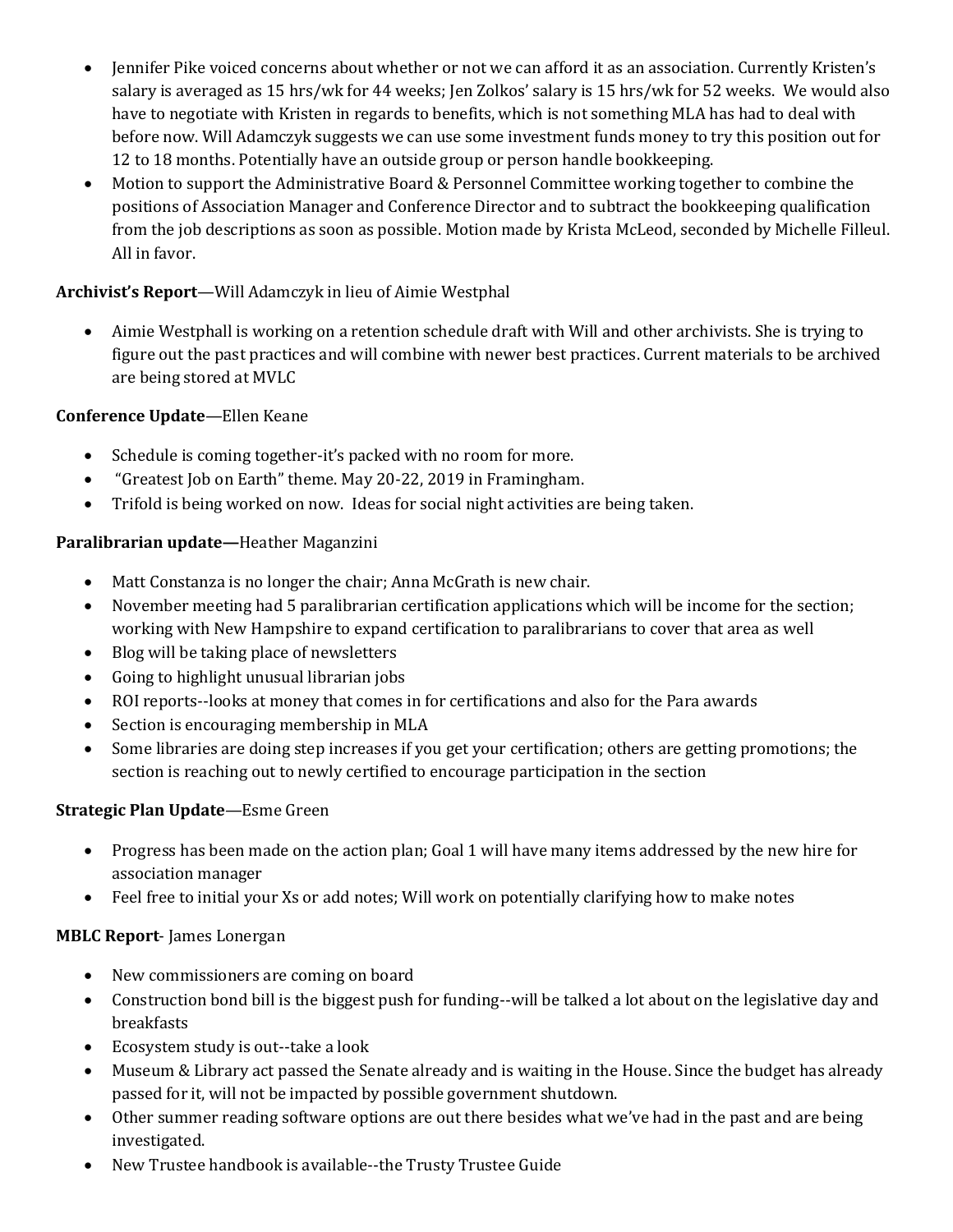COSLA--FAQ and Draft resolution for us to recommend--resolution to support \$1 per capita at federal level for libraries. Motion to approve resolution from Will Adamczyk (no need to second); all in favor

## **IFSRC Update**--Carol Witt

- First ever Civil Liberties Champion award at their recent program
- Wealth and equality speakers at the program; many academic librarians attended and a few students; good recruitment into the committee.
- Lots of revamping in the group due to new membership.
- OCLN are making a donation to IFSRC in Jackie Rafferty's honor for her retirement.

### **Reference Committee Update**—Kristy Lockhart

 Better attendance has been achieved by holding more program type meetings as opposed to business meetings

### **Legislative Committee Update**—Jennifer Harris

- March 5th is Legislative Day. Karen Polito is being invited to speak at lunch. Advocacy award : Alice Peisch is likely the recipient. Motion to offer Alice Peisch the advocacy award, all in favor!
- Fridays starting on January 25th will be the legislative breakfasts around the state

### **Jordan Miller Update**—Pam McCuen

 100 applications for the award this year. P. Faith McMahon Wintonbury branch in Bloomfield CT won the grant. Ruby Hutchinson will be the storyteller.

#### **Finance Committee Update**—Will Adamczyk

Work is being done to get the correct people the ability to get into the financial accounts

#### **Nominating Committee Update**

- Alex Lent is in the process of getting nominations in; call out for nominations coming soon?
- Alex needs a bigger committee for this. CC Will on anyone you might want to nominate for a position.

#### **MLS Update**—Sarah Sogigian

- Council of members met in November; approved fiscal 2020 plan of service and budget which can be found on the MLS website.
- National Book Awards speaker was very inspirational. 3 new board members are coming on, 3 coming off.
- Still looking for new executive director.

#### **Old Business**

- 1. Reader's Advisory section proposal
	- signatures are still being gathered for it and it will be verifying members

#### **New Business**

- 1. Leadership & Management Section proposal
	- Kim Hewitt is heading it up and currently gathering signatures